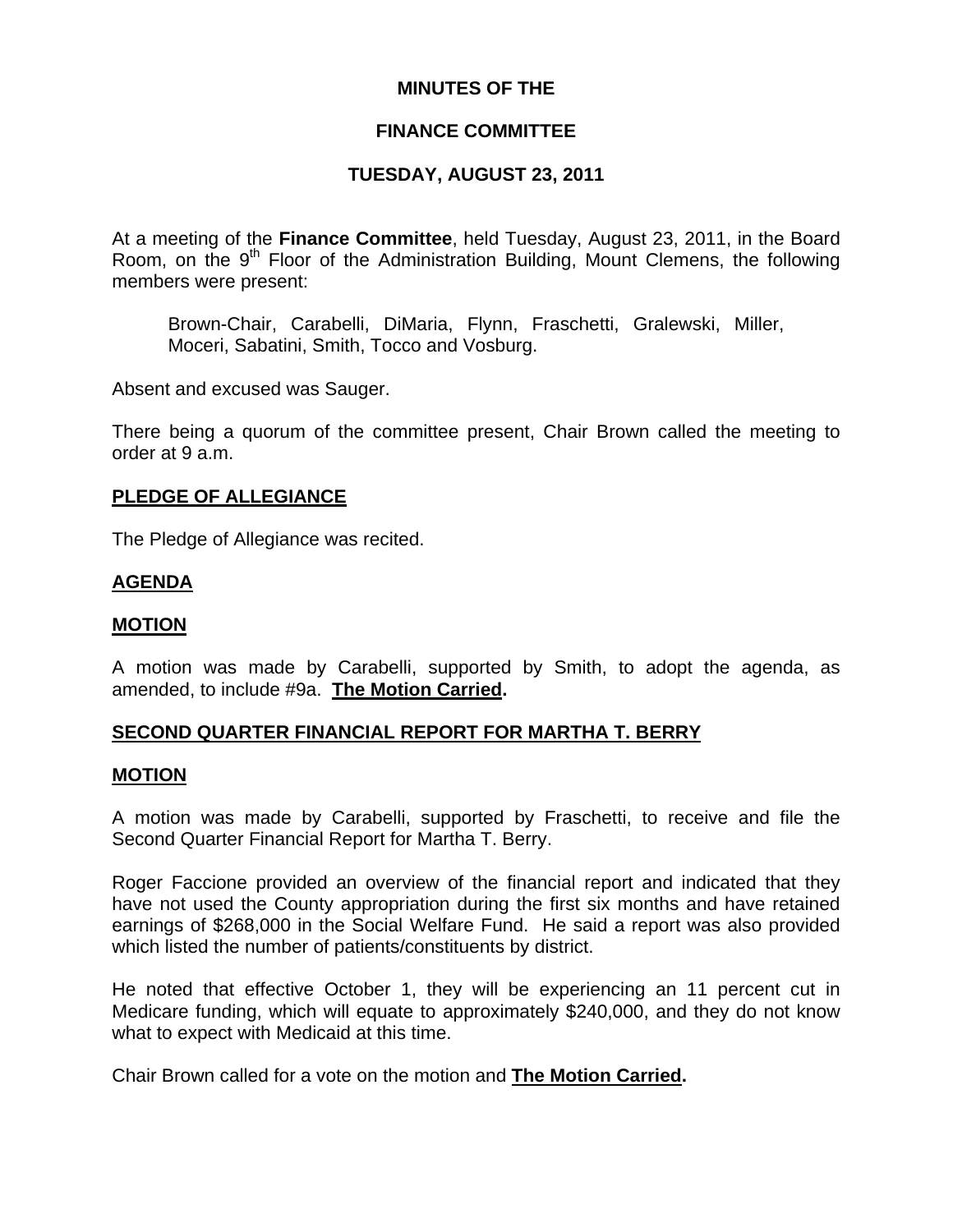# **ORDINANCE TO ADOPT A COMPREHENSIVE BUDGET FOR THE SPECIAL REVENUE AND ENTERPRISE FUNDS FOR FISCAL YEARS ENDING 9-30-12 AND 9-30-13**

Pete Provenzano provided an extensive overview of the proposed Budget for the Special Revenue and Enterprise Funds.

The following commissioners spoke: Miller, Tocco, Brown, Carabelli, Vosburg and Sabatini.

#### **MOTION**

A motion was made by Vosburg, supported by Fraschetti, to adopt the ordinance dated August 23, 2011.

Commissioner Flynn noted that the percentage amount for line item transfers needs to be determined.

Chair Brown felt the budget and ordinance should be separate and the budget should be approved in order to hold the Public Hearing on September 13.

Commissioners Vosburg and Fraschetti withdrew their motion.

#### **MOTION**

A motion was made by Miller, supported by Flynn, to approve the Comprehensive Budget for the Special Revenue and Enterprise Funds for Fiscal Years ending 9-30-12 and 9-30-13 for the purpose of holding a Public Hearing on September 13. **The Motion Carried.** 

Chair Brown referred to the ordinance that was provided in the agenda packet, which was modified by the Board's Independent Counsel in consultation with the Finance Director and noted that it was revised to be consistent with the recently adopted budget ordinance. He said a determination is needed regarding the latitude that will be given to the County Executive for transferring of funds within line items.

Commissioner Moceri said it was her understanding that Chair Brown and Board Chair Vosburg were given the responsibility to negotiate on that matter and come back with a recommendation, and that in previous presentations with Mr. Provenzano it was indicated that some departments might need difference percentages

Chair Brown said that he and Board Chair Vosburg met with the Finance Director and agreed to three percent.

Mr. Provenzano stated that after review of the routine budget adjustments made during the first seven months, they are comfortable with a three percent per transaction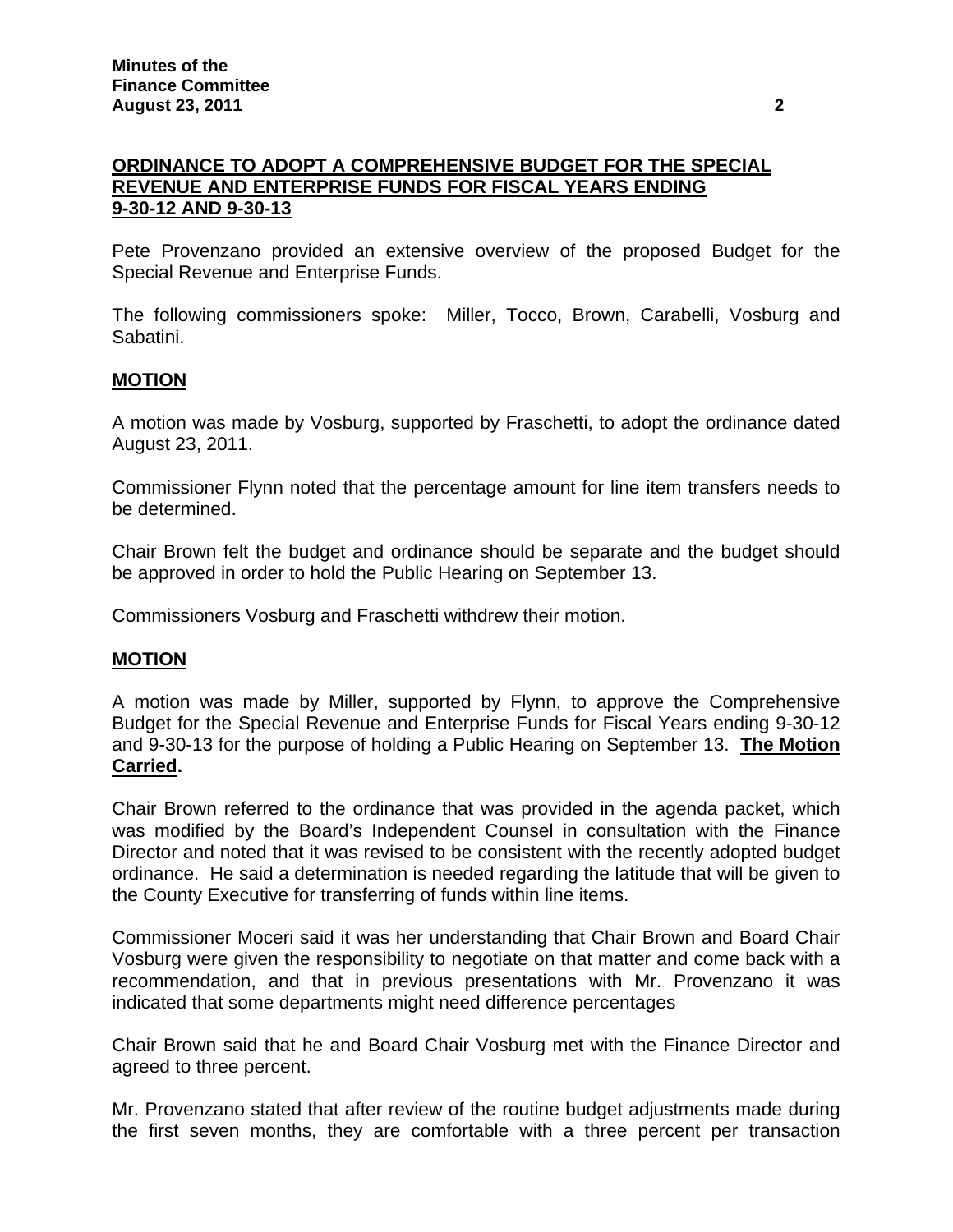threshold; if the dollar amount of the transaction is over three percent, it will be brought before the Board.

The following commissioners spoke: Miller, Flynn, Vosburg, Carabelli and Tocco.

#### **MOTION**

A motion was made by Flynn, supported by DiMaria, to approve the following be added to Section 2, Line-Item Transfers: three percent, but not to exceed \$15,000 in every department except the Department of Roads who will be allowed \$50,000.

Board Chair Vosburg asked Corporation Counsel if this language needs to be approved prior to the Public Hearing and Ms. Smith replied no. Board Chair Vosburg recommended having further discussion on this issue.

Commissioner Flynn said he would withdraw his motion at this time to allow for more thoughtful analysis.

Chair Brown stated that he will place this issue on the September  $13<sup>th</sup>$  Finance Committee meeting agenda.

Commissioner Moceri requested that supporting data be provided with any recommendation.

Commissioner DiMaria agreed to withdraw his support of the motion.

## **REQUEST FROM ANGELS' PLACE FOR PERMANENT EXEMPTION FROM LIVING WAGE POLICY**

## **COMMITTEE RECOMMENDATION – MOTION**

A MOTION WAS MADE BY CARABELLI, SUPPORTED BY GRALEWSKI, TO RECOMMEND THAT THE BOARD OF COMMISSIONERS CONCUR IN THE REQUEST OF ANGELS' PLACE AND APPROVE A PERMANENT EXEMPTION FROM THE REQUIREMENTS OF THE LIVING WAGE POLICY; FURTHER, A COPY OF THIS BOARD OF COMMISSIONERS' ACTION IS DIRECTED TO BE DELIVERED FORTHWITH TO THE OFFICE OF THE COUNTY EXECUTIVE.

The following commissioner spoke: Miller.

## **SUBSTITUTE COMMITTEE RECOMMENDATION – MOTION**

A MOTION WAS MADE BY FLYNN, SUPPORTED BY TOCCO, TO RECOMMEND THAT THE BOARD OF COMMISSIONERS CONCUR IN THE REQUEST OF ANGELS' PLACE AND APPROVE A TWO-YEAR EXEMPTION, FOR THE PERIOD SEPTEMBER 30, 2011 THROUGH OCTOBER 1, 2013, FROM THE REQUIREMENTS OF THE LIVING WAGE POLICY; FURTHER, A COPY OF THIS BOARD OF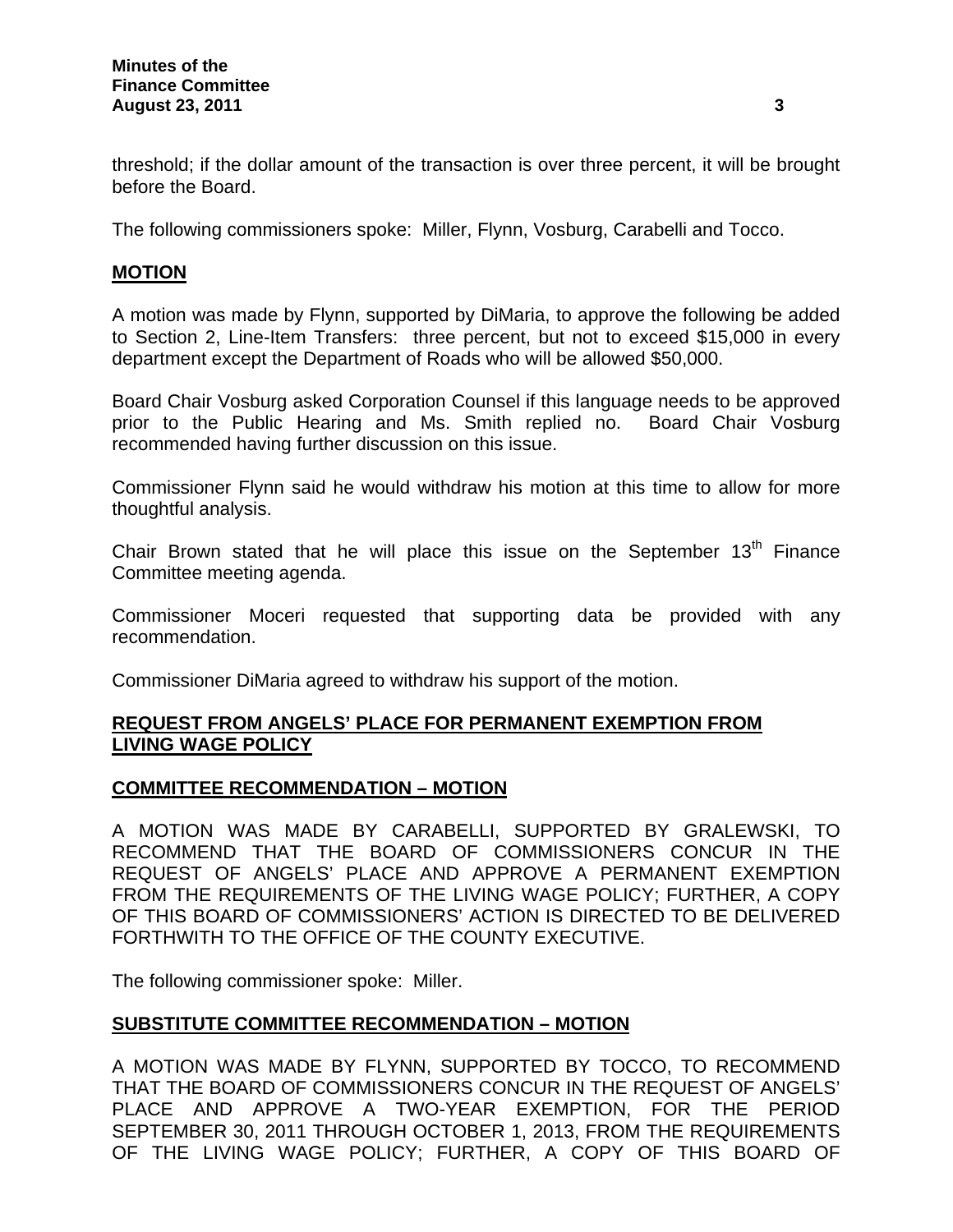# COMMISSIONERS' ACTION IS DIRECTED TO BE DELIVERED FORTHWITH TO THE OFFICE OF THE COUNTY EXECUTIVE. **THE MOTION CARRIED WITH CARABELLI VOTING "NO.".**

# **APPOINTMENT OF LAW FIRM**

#### **MOTION**

A motion was made by Fraschetti, supported by Flynn, to concur in the appointment of the law firm of Kirk, Huth & Lange, PLC to represent the Macomb County Health Department in potential litigation and issues regarding TTCH Development, LLC. **The Motion Carried.** 

#### **DISCUSSION ON PURCHASING ORDINANCE**

Commissioner Miller stated that a draft document was distributed, which was drafted with the assistance of Jill Smith in Corporation Counsel, and includes existing purchasing procedures in Macomb County. He noted an oversight on page 5: the threshold amount for competitive sealed bidding was changed by the Board from \$20,000 to \$5,000. He highlighted one change that was included on page 8 titled County Based Enterprise and said it merits discussion.

The following commissioner spoke: Carabelli.

Chair Brown indicated that this will be on a future agenda.

## **COUNTER PROPOSAL FROM CLINTON MACOMB PUBLIC LIBRARY**

## **COMMITTEE RECOMMENDATION – MOTION**

A MOTION WAS MADE BY SMITH, SUPPORTED BY SABATINI, TO RECOMMEND THAT THE BOARD OF COMMISSIONERS APPROVE THE COUNTER PROPOSAL FROM THE CLINTON-MACOMB PUBLIC LIBRARY; FURTHER, A COPY OF THIS BOARD OF COMMISSIONERS' ACTION IS DIRECTED TO BE DELIVERED FORTHWITH TO THE OFFICE OF THE COUNTY EXECUTIVE.

The following commissioners spoke: Carabelli and Flynn.

Chair Brown called for a vote on the motion and **THE MOTION CARRIED.** 

## **ADDITIONAL MEETINGS SCHEDULED**

Chair Brown noted that additional meetings have been scheduled: a Public Hearing on Adoption of Ordinance for Special Revenue and Enterprise Funds, Tuesday, September 13 at 9 a.m., and Finance Committee meetings, Tuesday, September 27, 9 a.m. and Tuesday, November 22, 9 a.m.